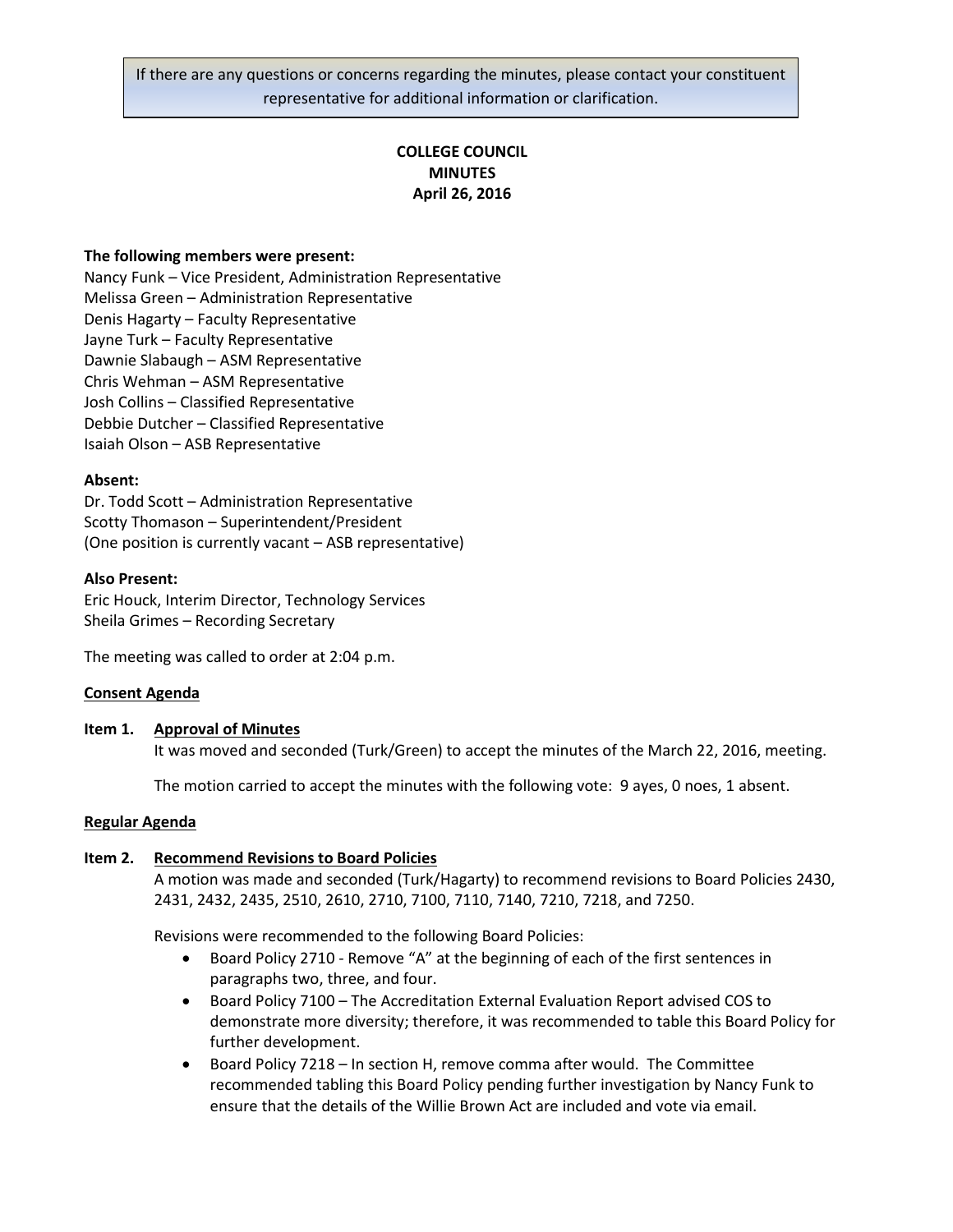*College Council Minutes – April 26, 2016 Regular Meeting Page 2 of 3*

# **Item 2. Recommend Revisions to Board Policies (Con'd)**

The original motion with the changes noted above carried with the following vote: 9 ayes, 0 noes, 1 absent.

(Upon further research, an incorrect reference to the Educational Code was discovered. Therefore, it was recommended to approve Board Policy 7218 with one additional change as follows: *Policy Reference:* Education Code Section 22724 22713 and 87483. Results of email vote: 7 ayes, 1 noes, 1 absent, and 1 abstain.)

### **Item 3. Recommend Revisions to Administrative Procedures**

It was moved and seconded (Collins/Turk) to recommend revisions to Administrative Procedures 2435, 2510, 2610, 2710, and 7110.

Revisions were recommended to the following Administrative Procedures:

- Administrative Procedure 2610 It is recommended to table this Administrative Procedure stating that this Administrative Procedure should be updated to reflect what is currently being done. Dawnie requested to review the previous revisions that were made September 24, 2013. This information will be emailed to College Council.
- Administrative Procedure 2710 In the first paragraph, change inimical to detrimental. Also, in the first paragraph, second and third sentences, change Members to Member.

The original motion with the changes noted above carried with the following vote: 9 ayes, 0 noes, 1 absent.

### **Item 4. Accreditation Update**

Nancy Funk reported that we are waiting for the final report from the Accrediting Commission for Community and Junior College (ACCJC). She believes that Scotty is in the process of writing a letter to the ACCJC in response to the draft of the External Evaluation Report. This letter is due to the Commission by May 5.

Appropriate assignments have been made for the items on the Punch List which was created as a result of the External Evaluation Report.

#### **Item 5. Discuss Campus-Wide Standing Committee Self-Evaluation Form**

The Campus-Wide Standing Committee Self-Evaluation Form was sent to all the applicable committees. Each Committee's Chair was asked to have their membership review the form and suggest any revisions by April 20. Members of College Council reported these issues with the current form:

- All standing committee meeting minutes are available online; therefore, it isn't necessary to list them on evaluation form. Also, it is very tedious and time consuming for the standing committee's secretaries to go through past minutes and summarize the results.
- The form is too long.
- The current form is not an evaluation tool but more of a report of the committee's activities.
- The form needs a Likert evaluation scale asking:
	- o Do you feel that this committee performed effectively?
	- o Do you believe that this committee performed efficiently?
	- o Was your participation valuable?